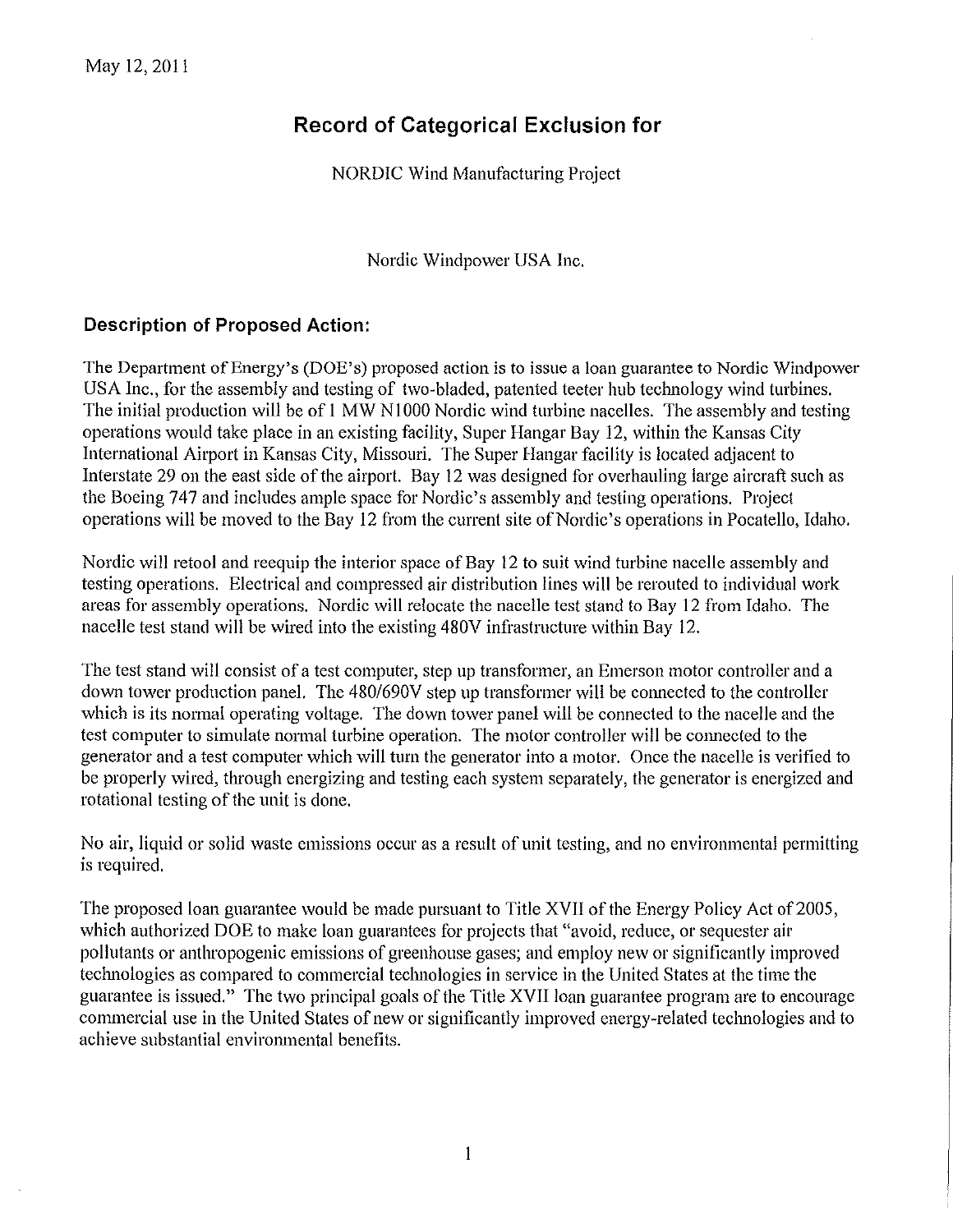### **Number and Title of Categorical Exclusion:**

The actions that would be taken pursuant to the Nordic loan guarantee for retooling and reequipping Bay 12 to accommodate assembly and testing of the NIOOO Nordic wind turbine nacelles is consistent with and covered by DOE's categorical exclusion B1.31. The full text of the categorical exclusion is as follows:

B1.31, as provided in 10 CFR § 1021, Appendix B to Subpart D, Relocation of machinery and equipment, such as analytical laboratory apparatus, electronic hardware, maintenance equipment, and health and safety equipment, including minor construction necessary for removal and installation, where uses of the relocated items will be similar to their former uses and consistent with the general missions of the receiving structure.

### **Regulatory Requirements defined in 10 CFR § 1021.410 (b):**

The proposed loan guarantee and related actions described above were subjected to an environmental due diligence review by Loan Program Office staff to ensure they are consistent with the specific category of actions (categorical exclusion) contained in Appendix B of 10 CFR Part 1021 and the conditions for applying categorical exclusions specified in Section 410 of Part 1021. To ensure that the requirements of Appendix B were met, the Environmental Report in the original Nordic application submitted on 2-26-2009 was reviewed as well as supplemental environmental information submitted on 3-23-20 II and 4-1-20 II. In addition, numerous conference calls and face to face meetings with Nordic Windpower staff were held to ensure Loan Programs Office staff fully understood the scope of the activities being proposed to be located in Bay 12. The results of the environmental due diligence review produced the following findings:

- The proposed loan guarantee project does not threaten a violation of applicable statutory, regulatory or pennit requirements for environmental, safety and health, including DOE and *lor* Executive Orders;
- The proposed loan guarantee project does not require siting, construction, or major expansion of waste storage, disposal, recovery, or treatment facilities;
- The proposed loan guarantee project does not disturb hazardous substance, pollutants, contaminants or CERCLA-excluding petroleum and natural gas products that pre-exist in the environment such that there would be uncontrolled or unpermitted releases;
- The proposed action is not a connected action as set forth in 40 CFR  $\S$  1508.25(a)(2)); and
- The proposed action is not part of a DOE proposal for which an Environmental Impact Statement is being prepared and therefore a Categorical Exclusion is not precluded by 40 CFR § 1506.1 or 10 CFR § 1021.211.

The environmental due diligence review also determined that the proposed project associated with the loan guarantee does not adversely affect any environmentally sensitive resources, including the following: